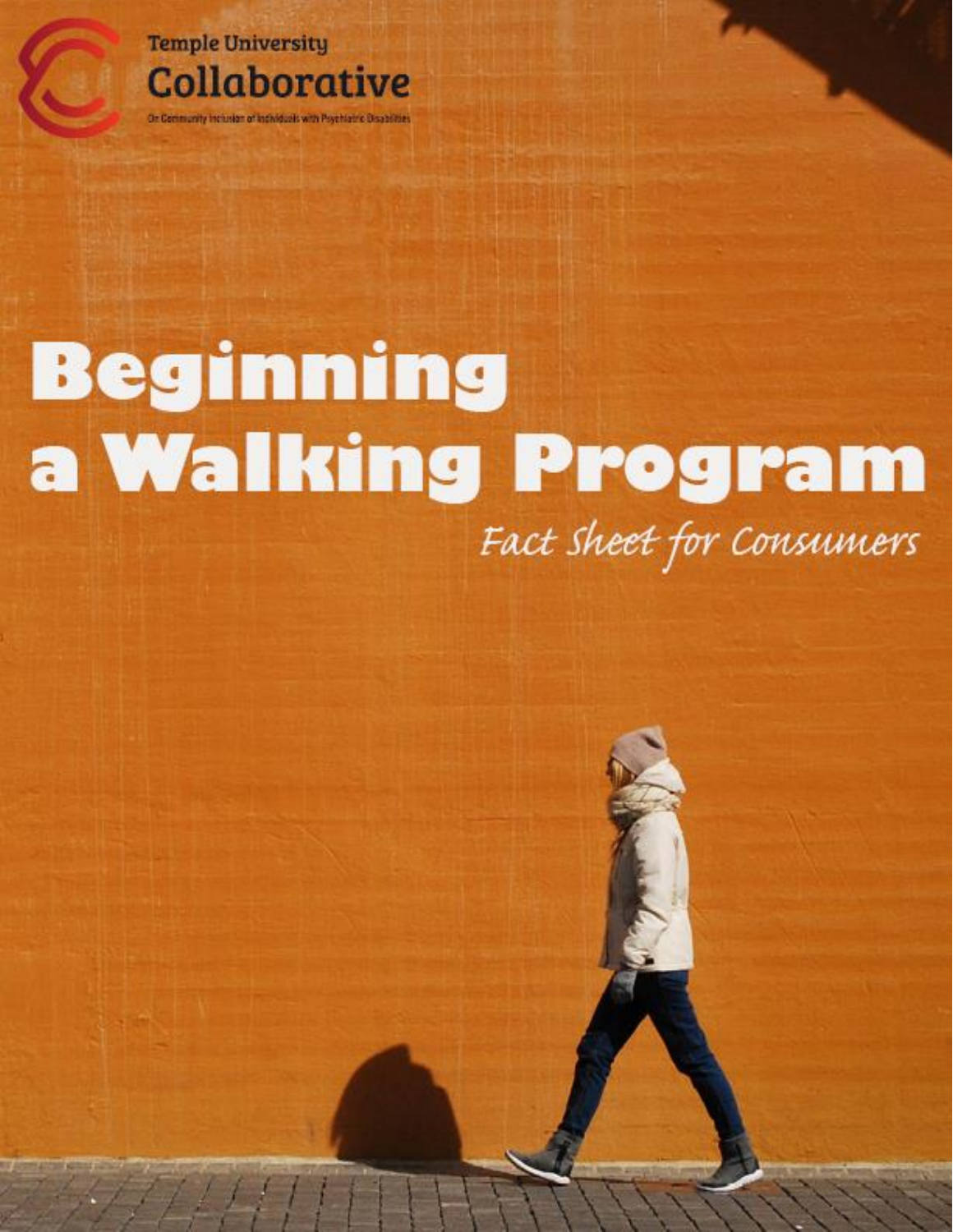# **Beginning a Walking Program:** *Fact Sheet for Consumers*

Congratulations! You've taken the first step to improving your health! Walking is one of the easiest physical activity programs you can participate in. Walking doesn't require a gym membership or special equipment and it can be used as a strategy to help increase your own engagement in the community. In fact, walking is one of the most popular exercise activities in the United States.<sup>1</sup>

# **Benefits of Walking**

Walking has a number of benefits including both physical and mental. Research indicates that walking can lead to reductions in depressive symptoms,<sup>2,3</sup> anxiety,<sup>2</sup> stress,<sup>2</sup> and increased positive emotions.<sup>3,4</sup> In regards to physical benefits, walking is associated with reduced weight, reduced risk of diabetes, stroke, and heart disease, and increased bone strength.<sup>1</sup> Walking in natural environments like parks or on trails can help your feel more refreshed.<sup>4</sup>

# **What do I wear?**

Walking doesn't require special equipment; however, it is important to plan to wear clothing that fits and is appropriate for the weather.

#### *Clothing Recommendations for Walking Participants*

| Shoes &      | Wear a comfortable pair of shoes that fit well. Shoes that poorly fit may cause pain and/or   |  |  |  |
|--------------|-----------------------------------------------------------------------------------------------|--|--|--|
| Socks        | lead to injury such as blisters or foot cramps. Depending on the walking environment, laced,  |  |  |  |
|              | closed-toed shoes are often the most appropriate option. Socks can help make the necessary    |  |  |  |
|              | adjustment on fit and provide protection from blistering. Clean, dry socks are best for       |  |  |  |
|              | maintaining comfort and health. You don't need to spend a lot of money on your shoes, but     |  |  |  |
|              | the right shoes for you will help you be successful.                                          |  |  |  |
| Cold Weather | When it's cold, dress in layers, that way it's easier to adjust if you get too warm. Hats and |  |  |  |
| Clothing     | gloves are also recommended, as the head and hands can lose body heat if not protected.       |  |  |  |
| Warm         | Light colored, lightweight clothing are best for warm temperatures. If you are prone to       |  |  |  |
| Weather      | sunburn, consider sunscreen, long sleeve shirts, and hats. You may prefer to wear sandals in  |  |  |  |
| Clothing     | the summer, but, these may not be the most appropriate for walking. Finding out your          |  |  |  |
|              | footwear gives you blisters half way through your walk will be painful and may discourage     |  |  |  |
|              | future participation.                                                                         |  |  |  |

# **Where should I walk?**

The beauty of walking is you can walk almost anywhere! Walking in the community is how the majority of individuals participate in walking. Consider both walking for transportation and walking for enjoyment. Parks, trails, and urban neighborhoods all provide opportunities for walking and can provide novel experiences that may help sustain your participation. Wherever you decide to walk, it's important that you are aware of your surroundings and feel safe. If you initially feel unsafe walking in your neighborhood, talk to a friend, family member, or mental health provider about your concerns. They may help you develop strategies to increase your safety and comfort. Here are some strategies to help increase your own comfort and safety when walking.

# *[www.tucollaborative.org](http://www.tucollaborative.org/)*

*The contents of this factsheet were developed under a grant from the National Institute on Disability, Independent Living, and Rehabilitation Research (NIDILRR grant number #90RT5021-01-00). NIDILRR is a Center within the Administration for Community Living (ACL), Department of Health and Human Services (HHS). The contents of this factsheet do not necessarily represent the policy of NIDILRR, ACL, HHS, and you should not assume endorsement by the Federal Government.*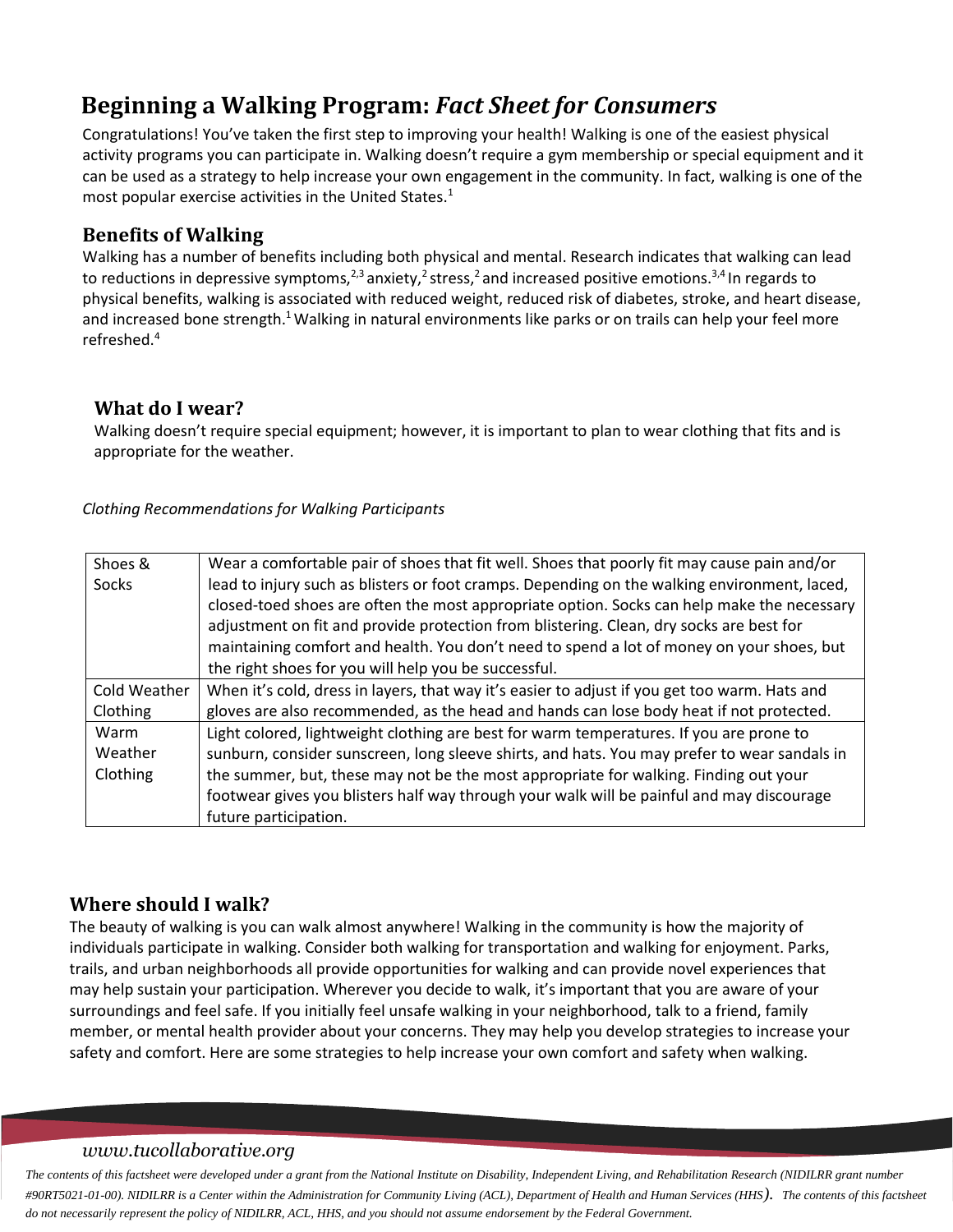2

#### *Ensuring Safety while Walking*

| Walk during daylight | Walking during the daytime decreases the risk of being a victim. If you prefer       |
|----------------------|--------------------------------------------------------------------------------------|
| hours                | walking in the evening or early mornings, walk in well-lit areas.                    |
| Walk in parks or     | Walking in parks or on walking trails increases the likelihood that of other walkers |
| designated walking   | are around. Police officers or parks and recreation employees also patrol these      |
| areas                | areas to make sure the areas are safe for users.                                     |
| Walk with a friend   | Walking with people helps decrease the risk of becoming a victim                     |
| Be familiar with     | When you're aware of your surroundings, you're more likely to recognize and avoid    |
| surroundings         | unsafe situations. Identify a few key unchanging landmarks to help avoid getting     |
|                      | lost. Remember, as the seasons change, neighborhoods and parks may look very         |
|                      | different.                                                                           |

#### **How much should I walk?**

Try to incorporate walking into your everyday schedule. Consider walking for transportation and walking for pleasure. The minimum recommended time for participating in physical activity is 10 minutes. If you currently don't participate in any physical activity, try starting with 10-minute walks 3 times per day. This will allow you to get used to walking and then you can gradually increase the time you spend walking and how fast you walk.

If walking is your primary source of physical activity, you should strive for at least 30 minutes per day. There is

research that suggests walking less than 30 minutes per day may not improve cardiovascular health. This can be broken up into 10-minute segments. The National Heart, Lung, and Blood Institute suggests the following to start a walking program (see table).

#### **Set Goals and Monitor Progress**

There are several strategies that can be used to monitor walking progress. Put your weekly goals in a place that you see everyday. This could be by your bed or on your refrigerator. That way you are frequently reminded of your goals. As you complete your weekly goals, cross them off! This will help reinforce your continued progress. Some people like to keep a notebook of their physical activity participation. You can write down the total time you spent walking, the distance you traveled, and how you felt during your walk. This might be a good place to write down if you need new shoes or should remember to wear a hat next time.

| Week           | Warm-up   | Brisk walking | Cool-down |
|----------------|-----------|---------------|-----------|
| 1 (2-3x/week)  | 5 minutes | 5 minutes     | 5 minutes |
| 2 (2-3x/week)  | 5 minutes | 7 minutes     | 5 minutes |
| 3 (2-3x/week)  | 5 minutes | 9 minutes     | 5 minutes |
| 4 (2-3x/week)  | 5 minutes | 11 minutes    | 5 minutes |
| 5 (2-3x/week)  | 5 minutes | 13 minutes    | 5 minutes |
| 6 (2-3x/week)  | 5 minutes | 15 minutes    | 5 minutes |
| 7 (2-3x/week)  | 5 minutes | 18 minutes    | 5 minutes |
| 8 (2-3x/week)  | 5 minutes | 20 minutes    | 5 minutes |
| 9 (2-3x/week)  | 5 minutes | 23 minutes    | 5 minutes |
| 10 (2-3x/week) | 5 minutes | 26 minutes    | 5 minutes |
| 11 (2-3x/week) | 5 minutes | 28 minutes    | 5 minutes |
| 12 (2-3x/week) | 5 minutes | 30 minutes    | 5 minutes |

[Source: http://www.nhlbi.nih.gov/hbp/prevent/p\\_active/walk.html](http://www.nhlbi.nih.gov/hbp/prevent/p_active/walk.html)

If you have access to a smart phone or computer, there

are also a number of applications that will help you keep track of your physical activity. Google "physical activity monitor" or "tracking physical activity apps" for specific recommendations. Additionally, pedometers and/or accelerometers (e.g., Fitbits, Nike +, etc…) are helpful in tracking actual activity participation. Many health clinics or insurance plans offer free pedometers to members.

#### *[www.tucollaborative.org](http://www.tucollaborative.org/)*

*The contents of this factsheet were developed under a grant from the National Institute on Disability, Independent Living, and Rehabilitation Research (NIDILRR grant number #90RT5021-01-00). NIDILRR is a Center within the Administration for Community Living (ACL), Department of Health and Human Services (HHS). The contents of this factsheet do not necessarily represent the policy of NIDILRR, ACL, HHS, and you should not assume endorsement by the Federal Government.*